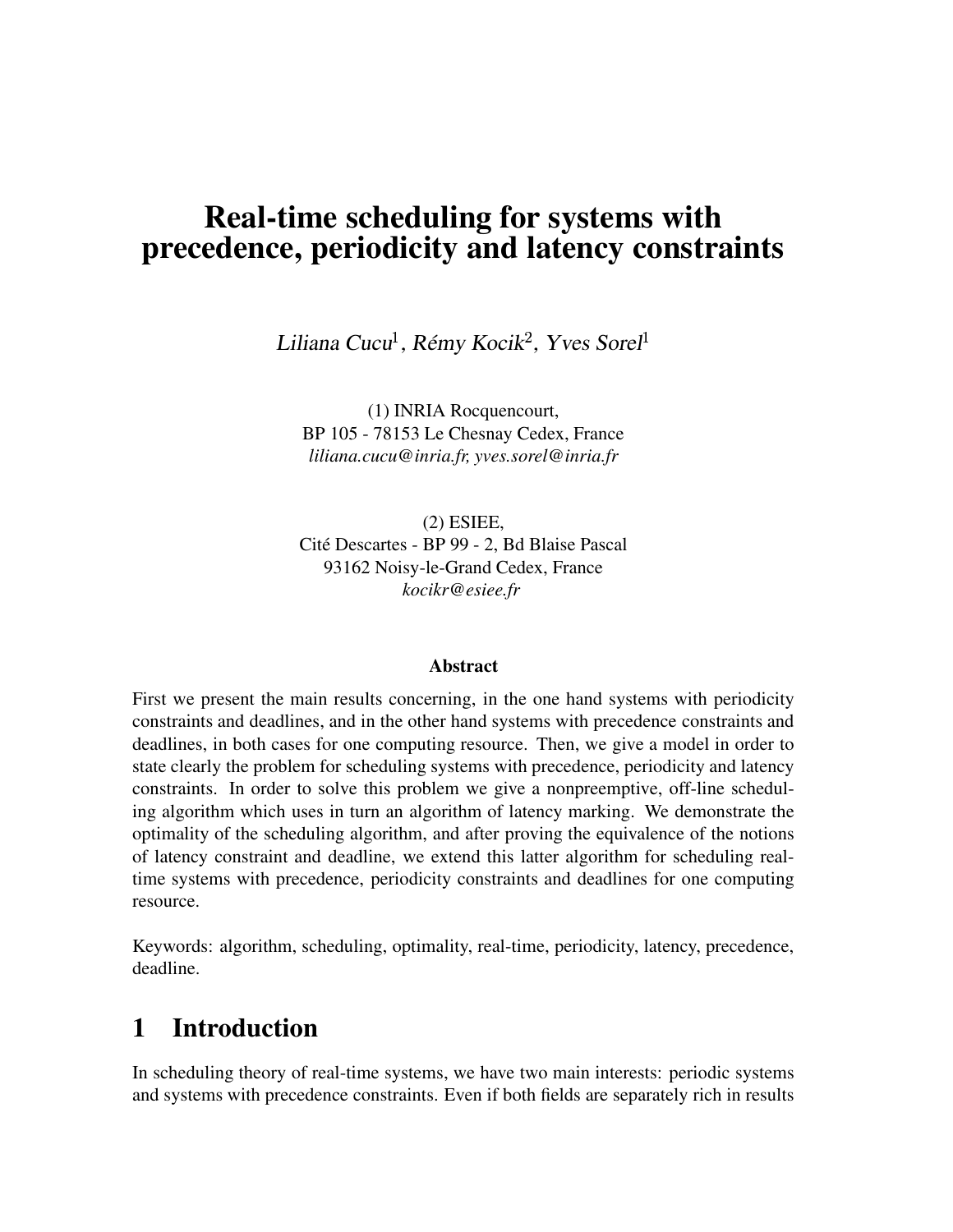in the literature, to our best knowledge there are few results where both aspects are treated together. The purpose of this paper is to propose, in the one hand a model which deals with both aspects, and in the other hand to solve the problems of finding a schedule (if there is one) which satisfies the periodicity, latency and the precedence constraints of the system, in the case of one processor. The paper starts with notations used to present the main results for periodic systems and for systems with precedence constraints. The next section presents the model used to describe the problem to be solved. The next section presents the algorithm for this problem with the demonstration of its optimality. The paper ends with a conclusion and further research.

# **2 Notations and results**

In order to clearly distinguish the specification level and its associated model we are mainly interested in, from the implementation level, we use the term *operation* instead of the commonly used "task" too closely related to the implementation level. For the same reason we use the term *operator* instead of "processor" or "machine".

The results often found in the literature are given according to three parameters:  $\left[\frac{\alpha}{\beta}\right]$  [1], where  $\alpha$  gives the number of operators and specifies if they are of the same type (homogeneous machine) or not,  $\beta$  the operation characteristics (period, deadline, computation time, precedence constraints) and  $\gamma$  the optimality criterion (a relation that allows us to compare possible solutions of the problem). For an operation, we may specify a computation time C, a period T, a deadline D (defined from the start either of the period, either of the schedule), a release time  $r$ , a start time  $s$  and a jitter - . . . . . . .  $|r_i|, i \in \mathbb{N}$  with  $0 \leq C \leq D \leq T$  and  $r \leq s$  (see figure 1).



Figure 1: Basic real-time model

For the problem with periodic operations and without precedence constraint [*1/ /*], Liu and Layland give the RMS algorithm [2], improved by Lehoczky and Sha (introduction of "blocking") [3] and by Audsley (introduction of jitter by holistic analysis,[4]) and the EDF algorithm for  $[I/D \leq T/$ .

The precedence constraints are given by a partial order on the execution of the operations ( $A \rightarrow B$  means that B cannot start before A is executed) that may be represented by a directed acyclic graph. The partial order associated to this graph defines a *potential parallelism* [5] on the set of operations. For example in figure 2,  $B$  and  $C$  may be executed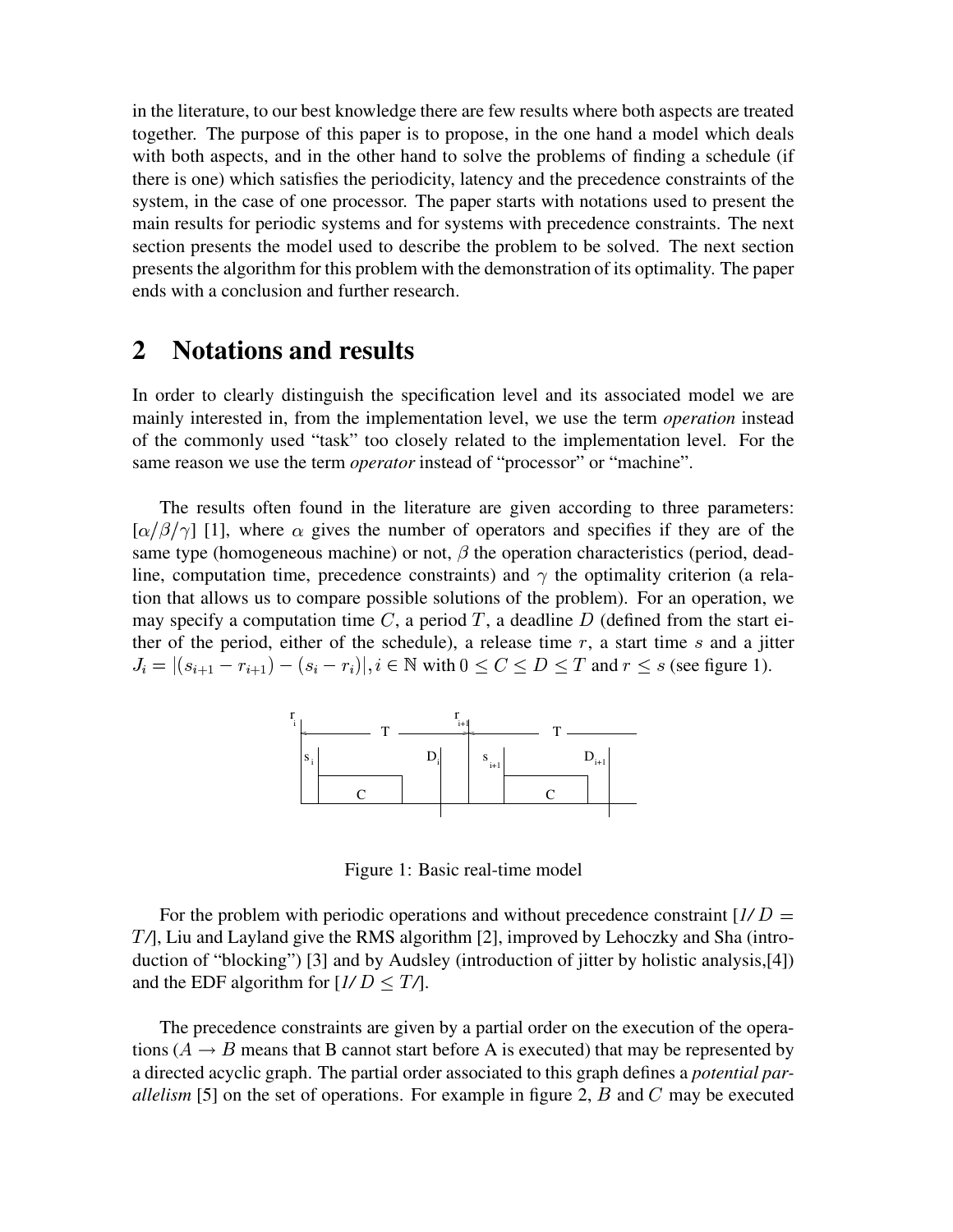in parallel on different operators if we are in the case  $\alpha > 1$ , whereas A and B must be executed sequentially.



Figure 2: Precedence constraints graph

In the case of systems with precedence constraints where all the operations have the same release time [*1/ precedence/ minimize the maximum lateness*], Lawler gives the "first-to-last-rule" which is optimal [6, 7]. If the operations do not have the same release time we obtain a NP-hard problem [8], but if preemption is allowed the problem is polynomial [9]. Also, for the problem [*1/ precedence, D/*] Blazewicz gives an polynomial solution [10].

In the general case of systems for which all the operations may have precedence, latency and also periodicity constraints, to our best knowledge, there is no result for the problem with one operator.

# **3 The model and the problem to solve**

Each operation may belong to a precedence constraint, i.e. belongs to a pair defining the partial order, or/and each operation may have a periodicity constraint. Moreover, an operation may be repeated leading to several instances of the same operation either spatially without precedence constraint between consecutive repetitions, defining a local potential parallelism, or temporally with precedence constraints between consecutive repetitions. Actually, the real-time system interacts with the physical environment [11], therefore the graph of precedence constraints is a *pattern* temporally infinitely repeated [5]. If one consider only the pattern itself, according to its partial order the first operations are called inputs and the last operations are called outputs. These operations correspond to respectively sensors and actuators. For example in the pattern of figure 3,  $\vec{A}$  is repeated temporally three times whereas C is repeated spatially two times,  $A_1$  is the input operation, and  $_1, C_2$  are the output operations. Actually, the infinite repetition of the pattern induces an infinite repetition of all the operations.

In order to simplify this complex graph model, that we call *not factorized graph*, we define a *finite repetitive precedence constraint* when finitely repeated (spatially or temporally) operations are in relation of precedence constraint. This allows to represent in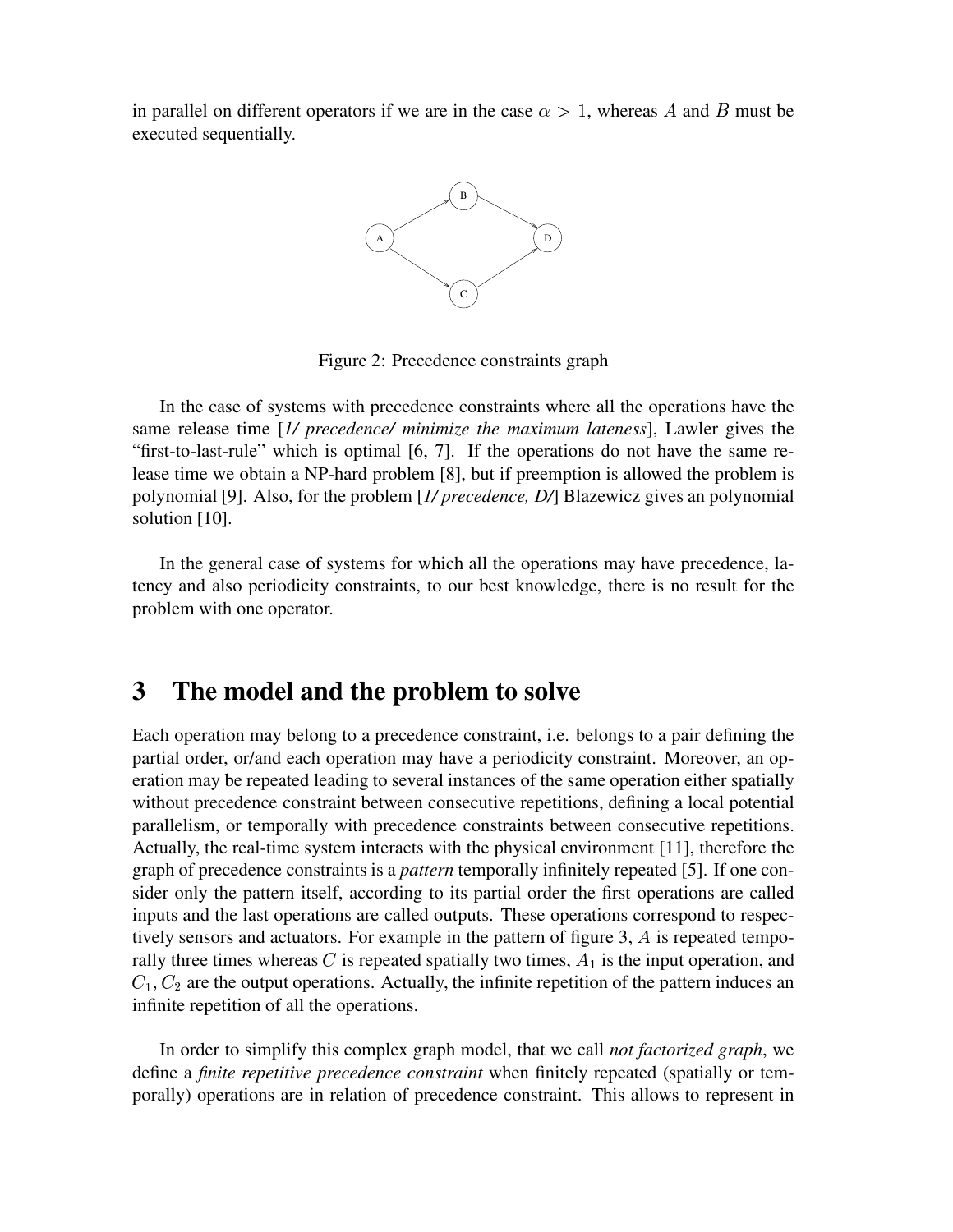

Figure 3: Not factorized graph

the model only one instance of each repeated operation with its number of repetitions, and to describe synthetically with a function *code* the existing edges between two different operations possibly belonging to different repetitions, or between the same operations belonging to different consecutive repetitions. All these edges are intra-pattern. Due to the infinite repetition of the pattern, two input operations or two output operations, belonging to two consecutive patterns, may be in relation of precedence that we call *infinite repetitive precedence constraint*. It is usually the case when we have a unique sensor for an input and/or an unique actuator for an output instead of an infinite number of sensors and/or actuators. These edges are inter-pattern. The resulting graph is said factorized.

For two operations A and B repeated temporally or spatially, we have  $codeAB$ :  $\{1, 2, ..., n\} \times$  $\{1, 2, ..., m\} \rightarrow \{0, 1\}$  such as:

$$
codeAB(i, j) = \begin{cases} 1, & \text{if an edge starts from the } i^{th} \text{ repetition of } A \\ & \text{and ends on the } j^{th} \text{ repetition of } B \\ 0, & \text{otherwise} \end{cases}
$$

where *n* is the number of repetitions of A and  $m$  for B. It is obvious to demonstrate that the number of the possible edges between all the repetitions of  $A$  and  $B$  is bounded by  $n \cdot m$  (we may have at most m edges from every A).

For an operation temporally repeated n times, we have  $codeAA: \{1, 2, ..., n\} \times \{1, 2, ..., n\} \rightarrow$  $\{0, 1\}$  such as:

$$
codeAA(i,j) = \begin{cases} 1, & \text{for } j = i+1 \text{ and } i < n \\ 0, & \text{otherwise} \end{cases}
$$

If there is no edge between successive repetitions of A, the function  $codeAA$  is not specified. When the function  $codeAA$  is specified the number of the possible edges between successive repetitions of A is  $n - 1$ , otherwise 0.

For an input (resp. output) operation  $A$  which is temporally infinitely repeated, and also finitely temporally repeated n times (inside the pattern), we have an edge  $\infty$  in the factorized graph, corresponding to the infinite precedence constraint in the not factorized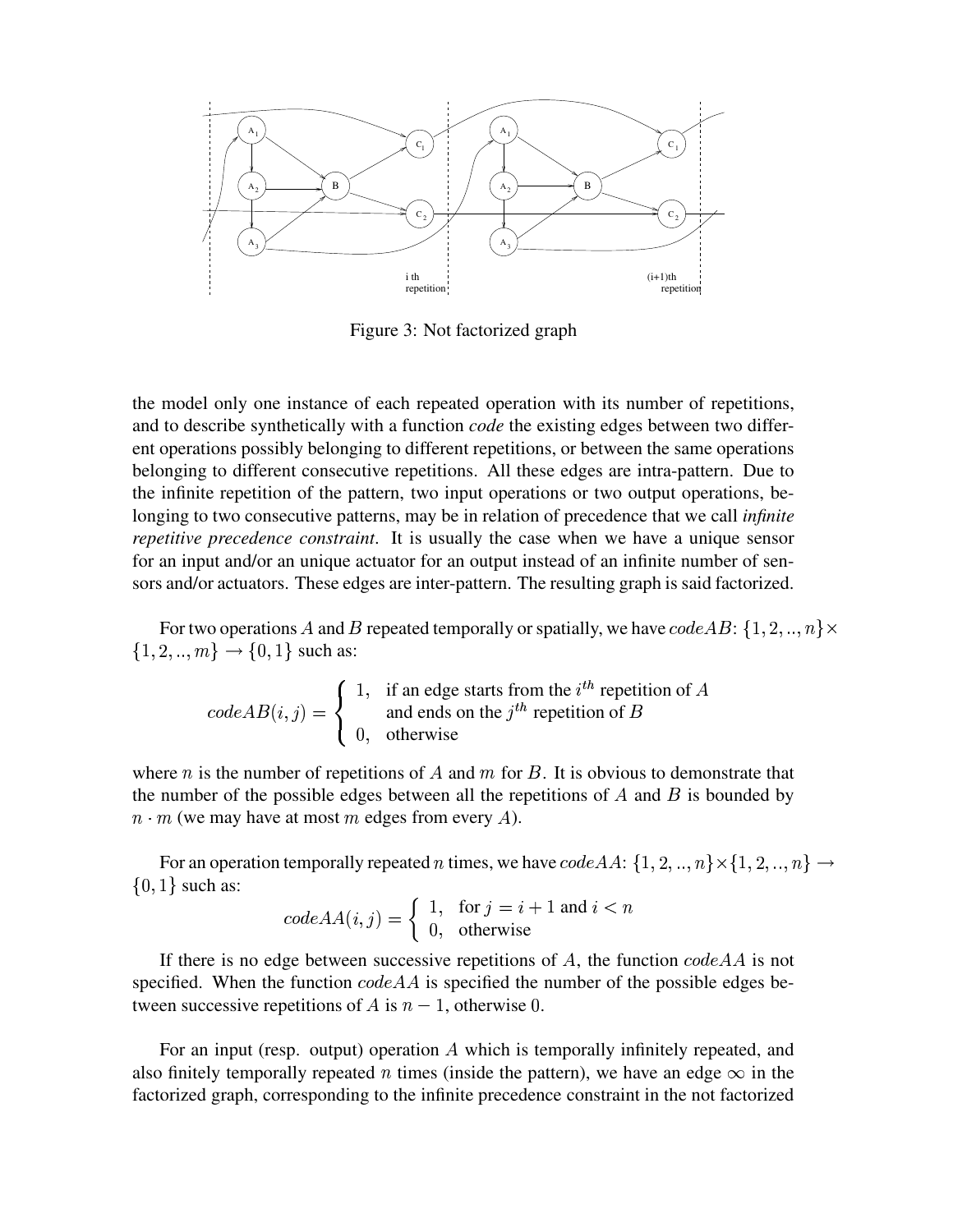graph. If the  $codeAA$  has been defined for A then we have an edge between the last repetition  $A_n$  and the first repetition  $A_1$  belonging to the next pattern. If no  $codeAA$  has been defined, then we have an edge between  $A_i$  and the  $A_i$  belonging to the next pattern, for all the repetitions  $A_i, i \in \{1, 2, \ldots, n\}.$ 



Figure 4: Factorized graph

It is obvious to demonstrate that a factorized graph contains cycles, if and only if, the not factorized graph contains cycles.

From the not factorized graph presented in figure 3 we obtain the factorized graph illustrated in figure 4 which has the following *code* functions: *codeAB*:  $\{1, 2, 3\} \times$  $\{1\} \rightarrow \{0,1\}$  with  $codeAB(i,1)=1$ ,  $\forall i \in \{1,2,3\}$ ,  $codeBC: \{1\} \times \{1,2\} \rightarrow \{0,1\}$ with  $codeBC(1, i)=1 \forall i \in \{1, 2\}$  and the function  $codeAA$  given by the general definition of the function *code* for an operation temporally repeated n times (in this case,  $n = 3$ ). The operations A and C have an edge  $\infty$ .

**Remark** 3.1 *In the case where we have in the factorized graph two operations* A and B with the same number n of repetitions and the function  $codeAB$  :  $\{1, 2, ..., n\}$   $\times$  $\{1, 2, ..., n\} \rightarrow \{0, 1\}$  such that

$$
codeAB(i, j) = \begin{cases} 1, & if i = j \\ 0, & otherwise \end{cases}
$$

*in* order the simplify the model, the function code will not be specified for this particu*lar case of repetitive precedence constraint. Also, when the number of repetitions of an operation is equal to 1, we do not mention it in the factorized graph.*

Finally, in order to complete the model, we give the two types of the real-time constraints which we want to be satisfied by the system, namely the *latency* and the *periodicity*.

**Definition 3.1** *for two different operations* A and B belonging to the pattern *infinitely repeated, we say that the pair*  $(A, B)$  *has a later.* <sup>4</sup> *has a latency constraint* <sup>z</sup> *when the operations have to* be scheduled such that  $s_B + C_B - s_A \leq L$ .

**Remark 3.2** *we must have a directed path starting with A and ending with B if*  $(A, B)$  $\overline{4}$  $\mathbf{v}$  and  $\mathbf{v}$  and  $\mathbf{v}$  and  $\mathbf{v}$ *has a latency constraint, because it only concerns operations which are in relation of precedence constraint. We call* <sup>1</sup> *"first" in the latency constraint and* <sup>4</sup> *"last" in the latency constraint.* We denote by  $\mathcal L$  the set of all the pairs of operations having a latency *constraint. An operation* <sup>1</sup> *may belong to several pairs of operations having different latency constraints.*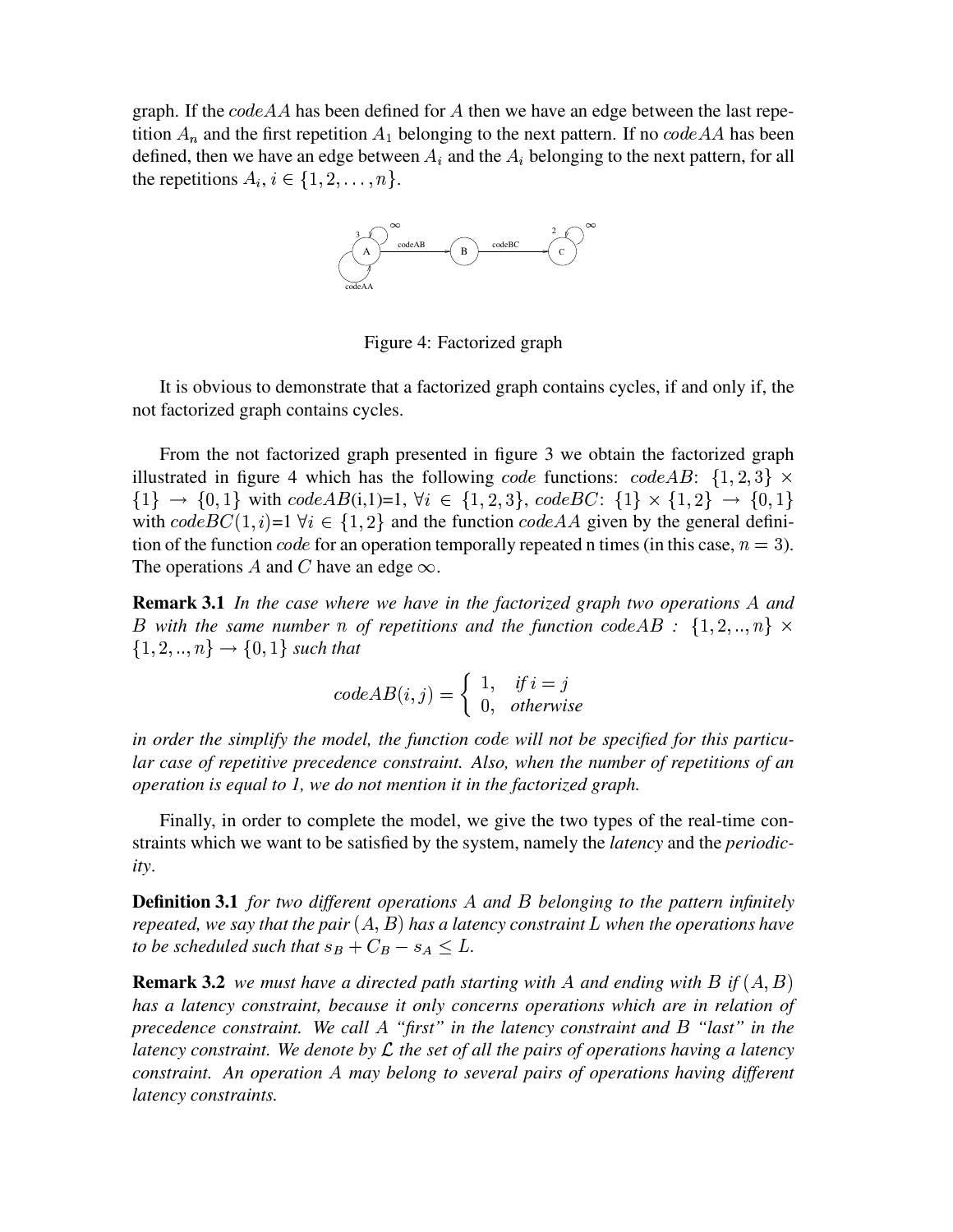**Definition 3.2** *for two consecutive repetitions*  $A_i$  *and*  $A_{i+1}$  *of the same operation*  $A$ *, we* say that A has a constraint of periodicity  $T_A$  if  $s_{A_{i+1}} - s_{A_i} = T_A$ ,  $\forall i \in \mathbb{N}$ . We denote by --, .... ,.... . . *.*..  $_1$  *the first repetition of A.* 

**Remark 3.3** *We assume that the periodic operations are scheduled strictly with their exact periodicity constraints. Thus, it amounts to not allow any jitter. Also, we assume that all the periodicity constraints are multiples of each other.*

Without any loss of generality [12], we assume that all the operation characteristics, i.e. the fixed computation time (exactly known), the periodicity and the latency constraints, are defined as multiples of a clock tick  $\tau$  (time is discrete). Afterwards the values of the given characteristics are implicitly multiplied by  $\tau$ .

In the example presented in figure 3 we have  $C_A = 2, C_B = 1$  and  $C_C = 2$ , and the following real-time constraints to be satisfied: the periodicity constraints  $T_A = 5$  and  $T_B = 15$ , the latency constraints:  $L(A_2, C_2) = 10$  and  $L(B, C_1) = 9$ . The  $C_1$ ) = 9. The periodicity constraint of  $A$  can be defined because  $A$  has a finite repetitive precedence constraint between its three successive repetitions, and this precedence constraint is completed by the infinitive repetitive precedence constraint. The periodicity constraint of  $\hat{B}$  can be defined only thanks to the infinite repetition of the pattern. The operation  $C$  can not have a periodicity constraint because of the potential parallelism of  $C_1$  and  $C_2$  which does not impose an order of execution between  $C_1$  and  $C_2$  each time the pattern is repeated. Then we can not have the notion of consecutive repetitions necessary to define the periodicity of  $C$ .

The problem to be solved is the following: for the considered system modeled by a graph with repetitive precedence constraints (repetitive graph), and with latency and periodicity constraints, we must find a feasible schedule. That is to say, a schedule which gives the start time for all the operations and which satisfies the real-time constraints for the problem: [*1/ repetitive graph/ periodicity and latency constraints*].

# **4 Algorithm**

This section is organized as follows: we present the algorithm for the problem [*1/ repetitive graph/ periodicity and latency constraints*] and we show that it is optimal (if there is a feasible schedule for the problem, the algorithm will find it). In order to solve the problem, we first give an algorithm of latency marking for the vertices of the pattern, and then using these latency marks we give the scheduling algorithm which is a non-preemptive, off-line algorithm. This latter algorithm is applied to the infinitely repeated pattern.

## **4.1 Algorithm of latency marking**

We denote by  $G = (V, E)$  the directed acyclic graph of operations with repetitive precedence constraints, where V is the set of vertices and  $E \subseteq V \times V$  the set of edges, and by  $\mathcal{D}(A) = \{B \in V \text{ such that } \exists \text{ a directed path starting with } A \text{ and ending with } B\}.$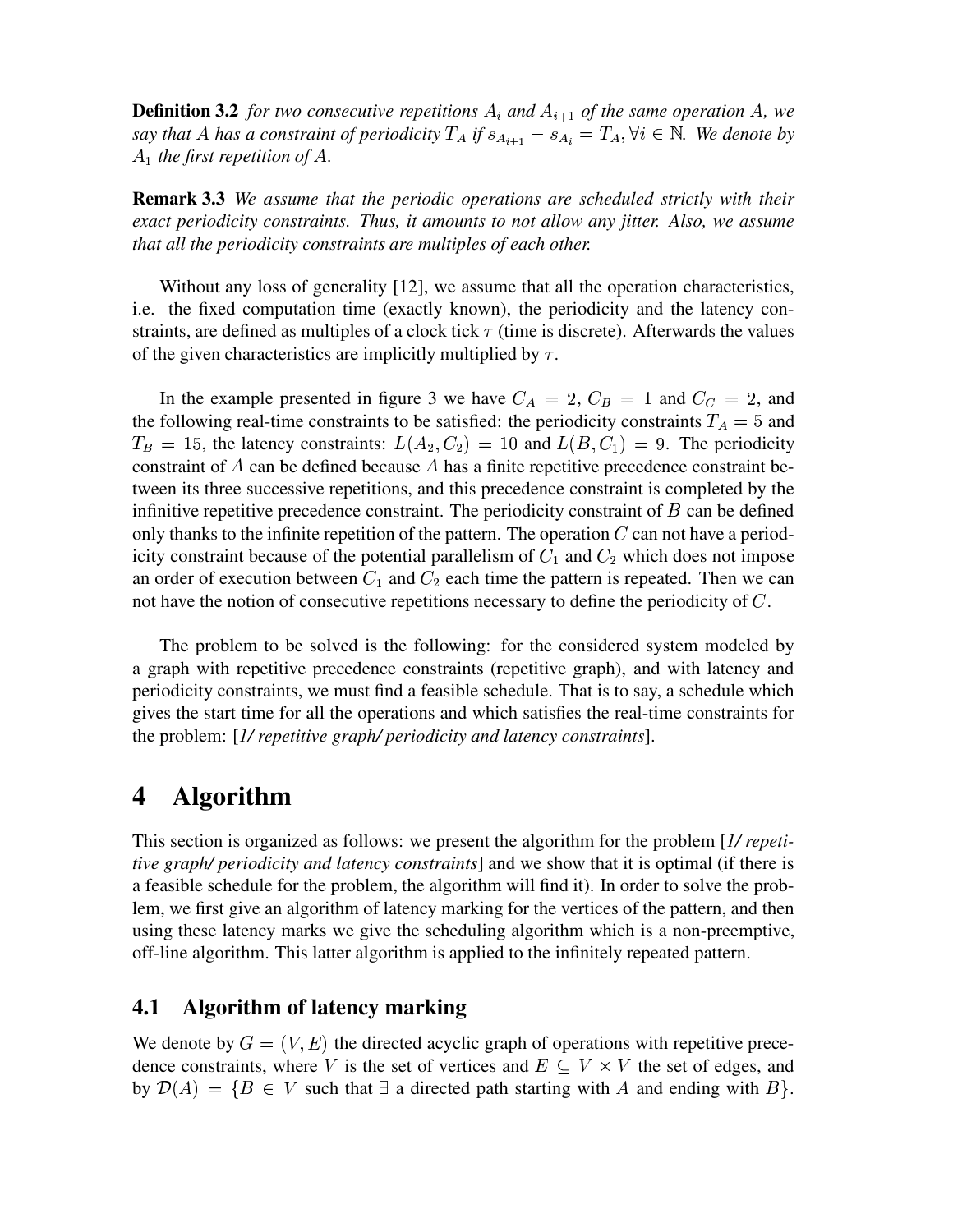Given that some pairs of operations have a latency constraint, the goal of the algorithm is to assign to each operation A a number. This number indicates if an operation  $C$ , belonging to a pair  $(B, C)$  with a later with a latency constraint, will be executed after the execution of A due to the existence of a directed path between  $\Lambda$  and  $\Lambda$ , and no directed path between  $\overline{A}$  and  $\overline{B}$ . If for an operation, there are several operations satisfying this property, then the number will be the smallest value of these latency constraints. We call this number  $mark(A) \in \mathbb{N}^* \bigcup {\{\infty\}}$  ( $\infty$  is a natural number bigger than all the natural numbers). The latency marks evolve during the algorithm of latency marking, which is applied to the pattern.

**Lemma 4.1** If a pair of operations  $(A, B)$  has a later <sup>4</sup> ) has a latency constraint  $L(A, B)$  and if ther <sup>4</sup> *and if there is an operation* C with  $A \in \mathcal{D}(C)$ , then  $\mathcal{D}(C)$ , then  $s_B + C_B - s_A \le L(A, B)$  is satisfied <sup>4</sup> *is satisfied*  $\forall s_C$ .

**Proof** If  $(A, B)$  has a late - , ----- -- ------- , ) has a latency constraint, then  $B \in \mathcal{D}(A)$  and  $\mathcal{D}(A)$  and  $s_A \leq s_B$ . Because <sup>1</sup>  $\sim$   $\sim$   $\sim$   $\sim$  $\mathcal{D}(C)$  we have  $s_C \leq s_A$ . Then we have  $s_C \leq s_A \leq s_B$  which means that because  $C$  is already scheduled when  $A$  becomes schedulable, the start time of the operation B is not affected by the start time of  $C$ .  $\Box$ 

### **Algorithm**

Initialization: If  $(A, B)$  has a late <sup>4</sup> ) has a latency constraint  $L(A, B)$  then  $mar$ <sup>4</sup> ) then  $mark(B) = L(A, B)$  $L(A, B)$  $\mathbf{4}$  $\sim$  . The set of the set of the set of the set of the set of the set of the set of the set of the set of the set of the set of the set of the set of the set of the set of the set of the set of the set of the set of the s and  $mark(A) = \infty$ , otherwise  $mark(A) = mark(B) = \infty$ . Moreover, if B belongs to several pairs of operations having different latency constraints, then  $mark(B)$  =  $min_{C \in B \subseteq C} \{L(C, B)\}\$ , and  $mar$ B), and  $mark(A) = \infty$ . We denote by W the working-set and let  $W = \mathcal{L}.$ 

Step 1: for  $(A, B) \in W$  and <sup>4</sup>  $\phi$   $\in$  *W* and for each operation  $C \in V \setminus \{A, B\}$ , we have three possibilities:

(a) if  $A \in \mathcal{D}(C)$ , then  $\mathcal{D}(C)$ , then according to Lemma 4.1,  $mark(C) = mark(C);$ (b) if  $A \notin \mathcal{D}(C)$  and E  $\mathcal{D}(C)$  and  $B \in \mathcal{D}(C)$ , then *i*  $\mathcal{D}(C)$ , then  $mark(C) = min(maxk(C), mark(B));$ (c) if  $A \notin \mathcal{D}(C)$  and E  $\mathcal{D}(C)$  and  $B \notin \mathcal{D}(C)$ , then *i*  $\mathcal{D}(C)$ , then  $mark(C) = mark(C)$ . The pair  $(A, B)$  is removed - , - - - - - - - - - - - -) is removed from  $W$ .

Step 2: if  $W \neq \emptyset$  then goto step 1, otherwise the algorithm stops.

We apply the algorithm of latency marking to the pattern of the example depicted figure 4. At the beginning of the algorithm, we have the working-set  $W = \{(B, C_1), (A_2, C_2)\}\$  $(C_1), (A_2, C_2)\}.$ The table 1 gives the values of the functions  $mark$  for each operation of the pattern. The final values of the functions  $mark$  are given by the last line of this table. These are the values that will be used by the scheduling algorithm.

## **4.2 Scheduling algorithm**

The scheduling algorithm transforms the partial order associated to the graph in a (one of the possible) total order satisfying the constraints. This algorithm is applied to the in-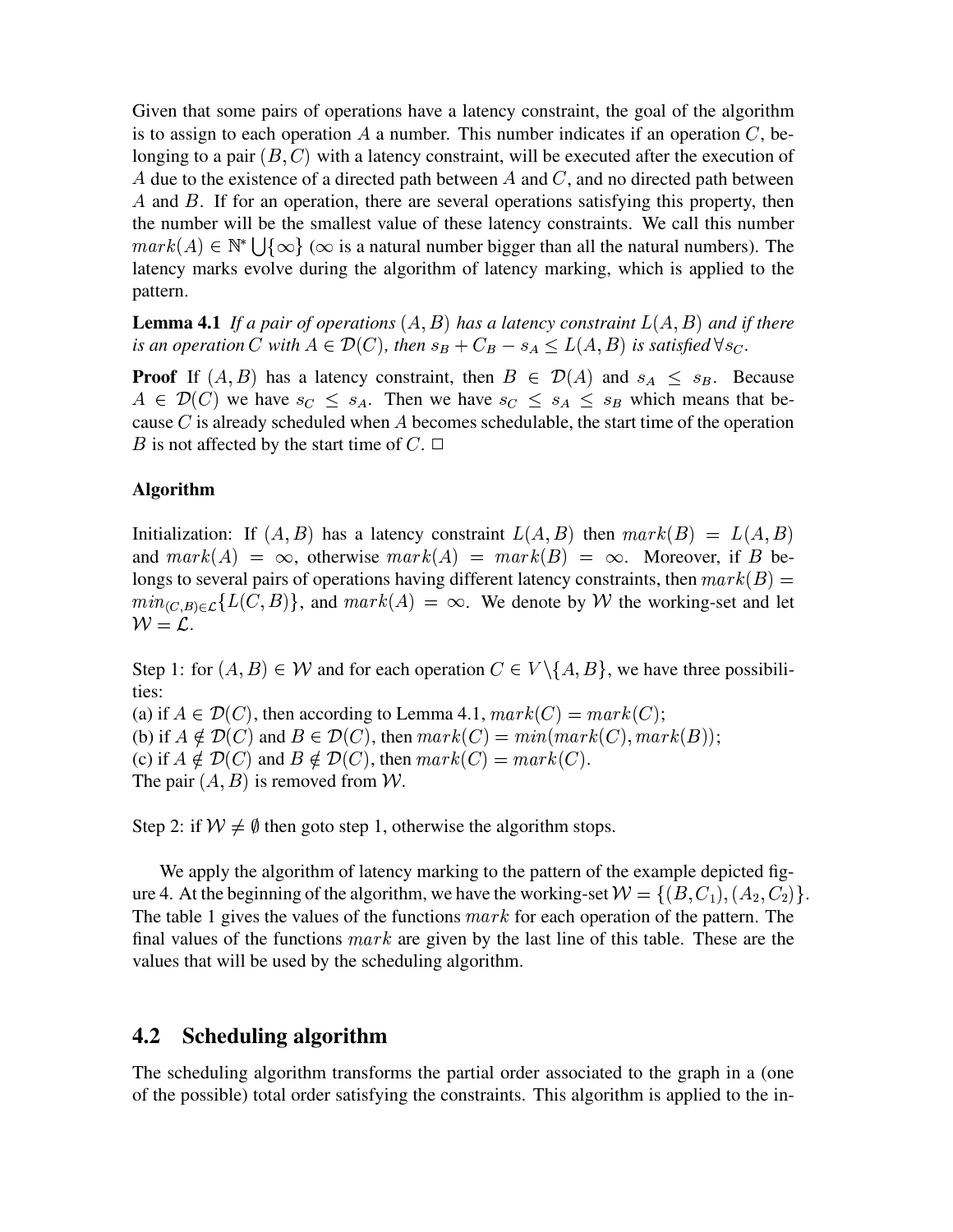|                | $mark(A_1)$ | $mark(A_2)$ | $mark(A_3)$ | mark(B)  | $mark(C_1)$ | $mark(C_2)$ |
|----------------|-------------|-------------|-------------|----------|-------------|-------------|
| Initialization |             | $\propto$   |             |          |             |             |
| $L(B, C_1)$    | $\infty$    | $\propto$   |             | $\infty$ |             |             |
| $L(A_2, C_2)$  | $\infty$    | $\propto$   |             |          |             |             |

Table 1: Results given by the algorithm of latency marking

finitely repeated pattern.

We denote by W the working-set, by  $s_i$  the start time of the last operation that was scheduled, by  $C_l$  its computation time, and by  $\mathcal P$  the set of all the operations which have a periodicity constraint. During the algorithm  $W$  contains all the *schedulable operations*, i.e. operations the predecessors of which are already scheduled. We note that between two operations which schedulable in the same time there is no path. Implicitly, every time an operation is scheduled  $s_l$  (resp.  $C_l$ ) changes its value into the start time (resp. computation time) of this operation.

### **Algorithm**

Initialization:  $W = \bigcup_{A \in V}$  and  $_{Prec(A) = \emptyset} \{A\}$  and  $s_l = 0, C_l = 0$ .

Step 1 (*operation with latency constraints*):

if  $\exists A \in W$  such that  $mark(A) \neq \infty$  then  $s_A = s_l + C_l$  such that  $mark(A) =$  $min_{B \in \mathcal{W}} \{mark(B)\}\$ , we remove it from W, all the operations which became schedulable are added to  $W$ , and go to Step 5.

Step 2 (operation without periodicity and which are not first in a latency constraint): if  $\exists A \in \mathcal{W}$  such that there is no  $B \in V$  with  $(A, B) \in \mathcal{L}$  and  $A \notin \mathcal{P}$ , then  $s_A = s_l + C_l$ , we remove it from  $W$ , all the operations which became schedulable are added to  $W$ , and go to Step 1.

Step 3 (operation which are first in a latency constraint):

if  $\exists A \in W$  such that there is  $B \in V$  with  $(A, B) \in \mathcal{L}$ , then  $s_A = s_l + C_l$  with  $L(A, B) = max_{(C, D) \in \mathcal{L}} and_{C \in \mathcal{W}} \{L(C, D)\}\text{, we remove it from } \mathcal{W}$ , all the operations which became schedulable are added to  $W$ , and go to Step 5.

Step 4 (operation with periodicity for which each first repetition is not already scheduled): we have  $s_A = s_l + C_l$  such that  $T_A = min_{C \in W \cap P}$  and  $C_0$  not already scheduled  $\{T_C\}$ . Go to Step 6.

Step 5: if  $AA \in W \cap P$  with  $A_1$  already scheduled, then go to Step 1.

Step 6: we search an operation  $A \in W \cap P$  for which its first repetition  $A_1$  is scheduled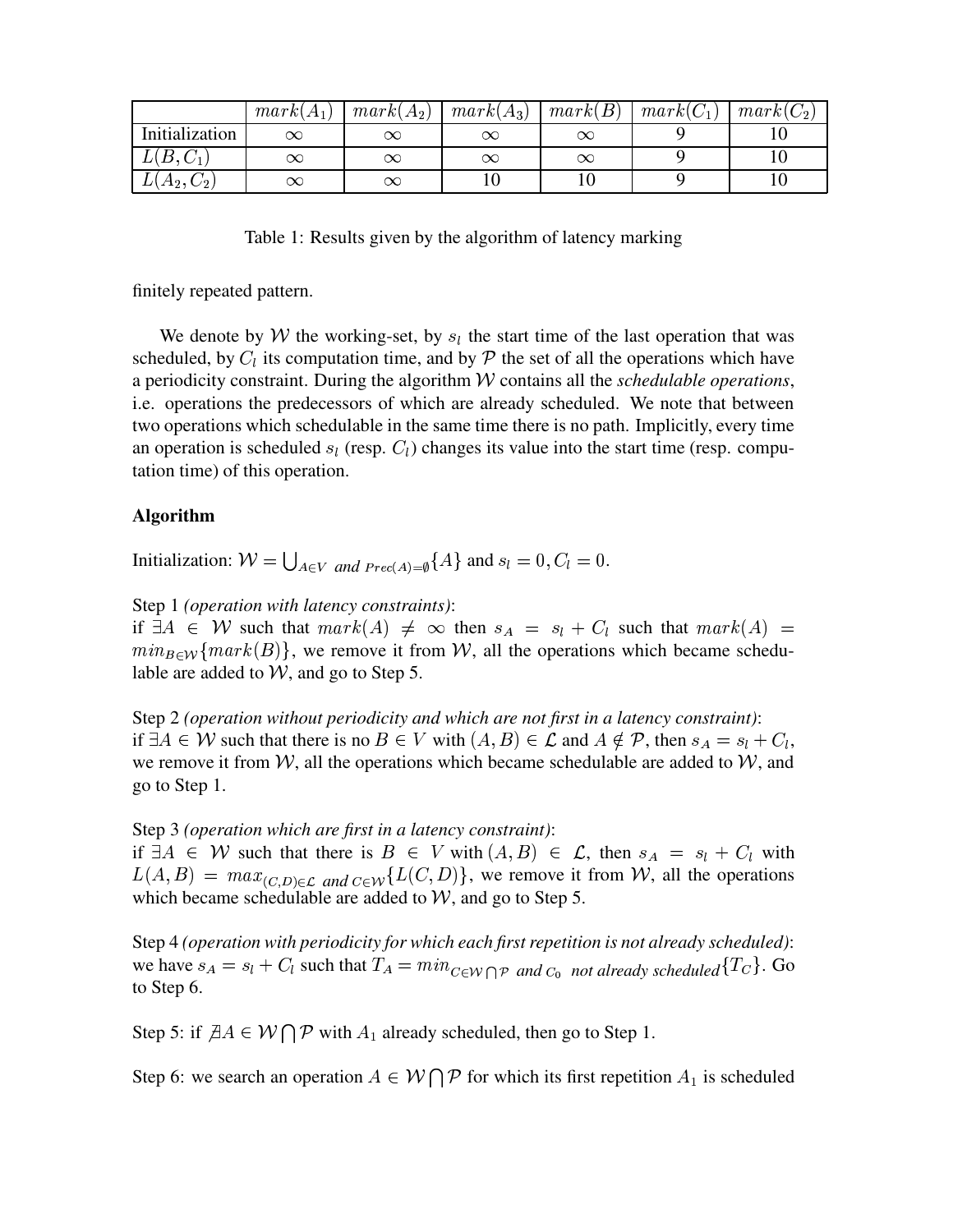and for which we have:

$$
s_{A_i} + T_A - s_l - C_l = \min_{B_i \in \mathcal{W} \cap \mathcal{P} \text{ and } B_0 \text{ already scheduled}} \{ s_{B_i} + T_B - s_l - C_l \}
$$

where  $A_i$  is the last repetition scheduled of A. If we find several operations A then the system is not schedulable and the algorithm stops.

### Step 7 (*operation with latency constraints*):

if  $\exists C \in W \setminus \{\{A\} \cap P\}$  such that  $s_l + C_l + C_c \leq s_{A_i} + T_A$  for the operation A found previously, then we have  $s_C = s_l + C_l$  with:  $mark(C) = min_{D \in W}$  and  $c_n < r_A$  { $mark(D)$ }, the scheduled operation is removed from  $W$ , all the operations which became schedulable are added to  $W$ , and go to Step 6.

Step 8 (operation with periodicity for which each first repetition is not already scheduled): if  $\exists C \in W \cap P$  with  $C_0$  not scheduled and  $s_l + C_l + C_c \leq s_{A_i} + T_A$  for the operation A found previously, then we have  $s_C = s_l + C_l$  with  $T_C = min_{D \in W \cap P}$  and  $C_D \leq T_A \{T_D\}$ , the scheduled operation is removed from  $W$ , all the operations which became schedulable are added to  $W$ , and go to Step 6.

Step 9 (*operation with periodicity*):

we have  $s_A = s_l + C_l$  such that  $s_{A_{i+1}} = s_{A_i} + T_A$ , the scheduled operation is removed from W, all the operations which became schedulable are added to  $W$ , and go to Step 6.

**Remark 4.1** the scheduling algorithm never stops unless the periodicity constraints can not be satisfied in the Step 6, i.e. in this case, the system is not schedulable.

We apply the scheduling algorithm to the example of the figure 4 for which we have  $\mathcal{P} = \{A, B\}$ . The beginning of the results are given in the table 2.

**Lemma 4.2** The periodicity constraint is a particular case of a latency constraint. Consequently, the periodicity constraint is a stronger constraint than the latency constraint.

**Proof** If A has a periodicity constraint we have  $s_{A_{i+1}} - s_{A_i} = T_A, \forall i \in \mathbb{N}$ . If the pair  $(A_i, A_{i+1}), \forall i \in \mathbb{N}$  has a latency constraint L, then  $s_{A_{i+1}} - s_{A_i} + C_{A_{i+1}} \leq L$ . After replacing  $L - C_{A_{i+1}}$  by  $L'$ , we have  $s_{A_{i+1}} - s_{A_i} \leq L'$ . Then we notice that the equality expressing the periodicity constraint is included in the inequality expressing the latency constraint.  $\square$ 

**Remark 4.2** The latency constraint of the pair  $(A_i, A_{i+1})$  implies that  $A_{i+1}$  may be executed after the execution of  $A_i$ , anytime during the interval  $(s_{A_i}+C_{A_i}, s_{A_i}+C_{A_i}+L)$ . But, if A has a periodicity constraint the start time of  $A_{i+1}$  must be equal to  $s_{A_i} + T_A$ ,  $\forall i \in \mathbb{N}$ .

**Remark 4.3** We denote four types of operations to be scheduled, during the algorithm, as follows:

 $(k_1)$  operations A with  $mark(A) \neq \infty$ ;

 $(k_2)$  operations A with  $mark(A) = \infty$  and there is not  $B \in V$  with  $(A, B) \in \mathcal{L}$  and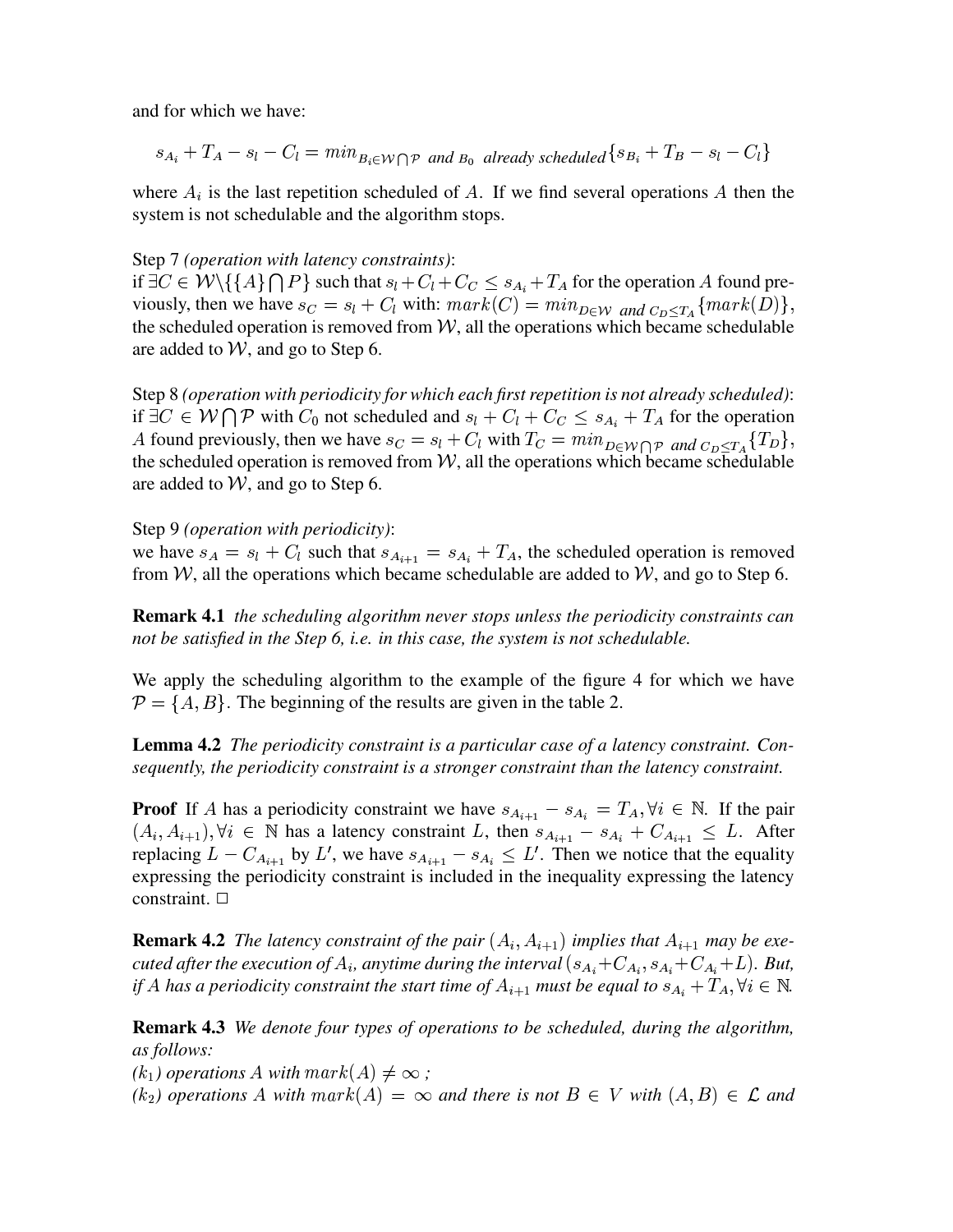| ${\cal W}$          | $S_l$            | $C_l$          | Step used            | Action         |
|---------------------|------------------|----------------|----------------------|----------------|
| $A_1$               | 0                | 0              | Step 4               | $s_{A_1} = 0$  |
| $A_2$               | $\boldsymbol{0}$ | $\overline{2}$ | Step 6               | A chosen       |
| $A_2$               | $\overline{0}$   | $\overline{2}$ | Step 9               | $sA_2=5$       |
| $A_3\}$             | 5                | $\overline{2}$ | Step 6               | A chosen       |
| $A_3\}$             | 5                | $\overline{2}$ | Step 9               | $s_{A_3} = 10$ |
| $\{A_1,B\}$         | 10               | $\overline{2}$ | Step 6               | A chosen       |
| $\{A_1,B\}$         | 10               | $\overline{2}$ | Step 8               | $s_B = 12$     |
| $A_1, C_1, C_2\}$   | 12               | $\mathbf{1}$   | Step 6               | A chosen       |
| $\{A_1, C_1, C_2\}$ | 12               | $\mathbf{1}$   | Step 7               | $s_{C_1}=13$   |
| $A_{1},C_{2}\}$     | 13               | $\overline{2}$ | Step 6               | A chosen       |
| $A_{1},C_{2}\}$     | 13               | $\overline{2}$ | Step 9               | $s_{A_1} = 15$ |
| $A_2, C_2\}$        | 15               | $\overline{2}$ | Step 6               | A chosen       |
| $A_2, C_2\}$        | 15               | $\overline{2}$ | Step 7               | $s_{C_2}=17$   |
| $A_2$               | 17               | $\overline{2}$ | Step 6               | A chosen       |
| $A_2$               | 17               | $\overline{2}$ | Step 9               | $s_{A_2} = 20$ |
| $A_3$               | 20               | $\overline{2}$ | Step 6               | A chosen       |
| $A_3\}$             | 20               | $\overline{2}$ | Step 9               | $s_{A_3} = 25$ |
| $A_1, B$            | 25               | $\overline{2}$ | Step 6               | $B$ chosen     |
| $A_1, B$            | 25               | $\overline{2}$ | Step 9               | $s_B = 27$     |
| $\{A_1,C_1,C_2\}$   | 27               | $\mathbf{1}$   | $\overline{S}$ tep 6 | A chosen       |
|                     |                  |                |                      |                |

Table 2: Results given by the scheduling algorithm

<sup>1</sup>  $\notin$   ${\mathcal P}$ *;* 

 $(k_3)$  *operations* A with  $mark(A) = \infty$  and  $\exists B \in V$  with  $(A, B) \in \mathcal{L}$ ; <sup>4</sup>  $) \in \mathcal{L}$ ;

 $(k_4)$  operations A with  $mark(A) = \infty$  and  $A \in \mathcal{P}$ .

*Note that the operations of type*  $k_2$  *do not have any constraint, and they are scheduled only if there is no more operation with constraints among the schedulable operations.*

**Theorem 4.1** *For a system of operations with precedence and periodicity constraints and without latency constraint, a schedule obtained according to the increasing order of the periodicity constraints of the first instances of the schedulable operations, is feasible if and only if it is feasible according to the decreasing order of the periodicity constraints of the first instances of the schedulable operations.*

**Proof** We demonstrate the equivalence by double implication. First, we demonstrate that if the system is schedulable according to the increasing order of the periodicity constraints of the first instances of the schedulable operations, then the system is, also, schedulable according to the decreasing order of the periodicity constraints of the first instances of the schedulable operations. We can demonstrate the implication for the two first instances of the operations with the smallest values of the periodicity constraints and then by mathematical induction the result can be generalized to all the first instances of the schedulable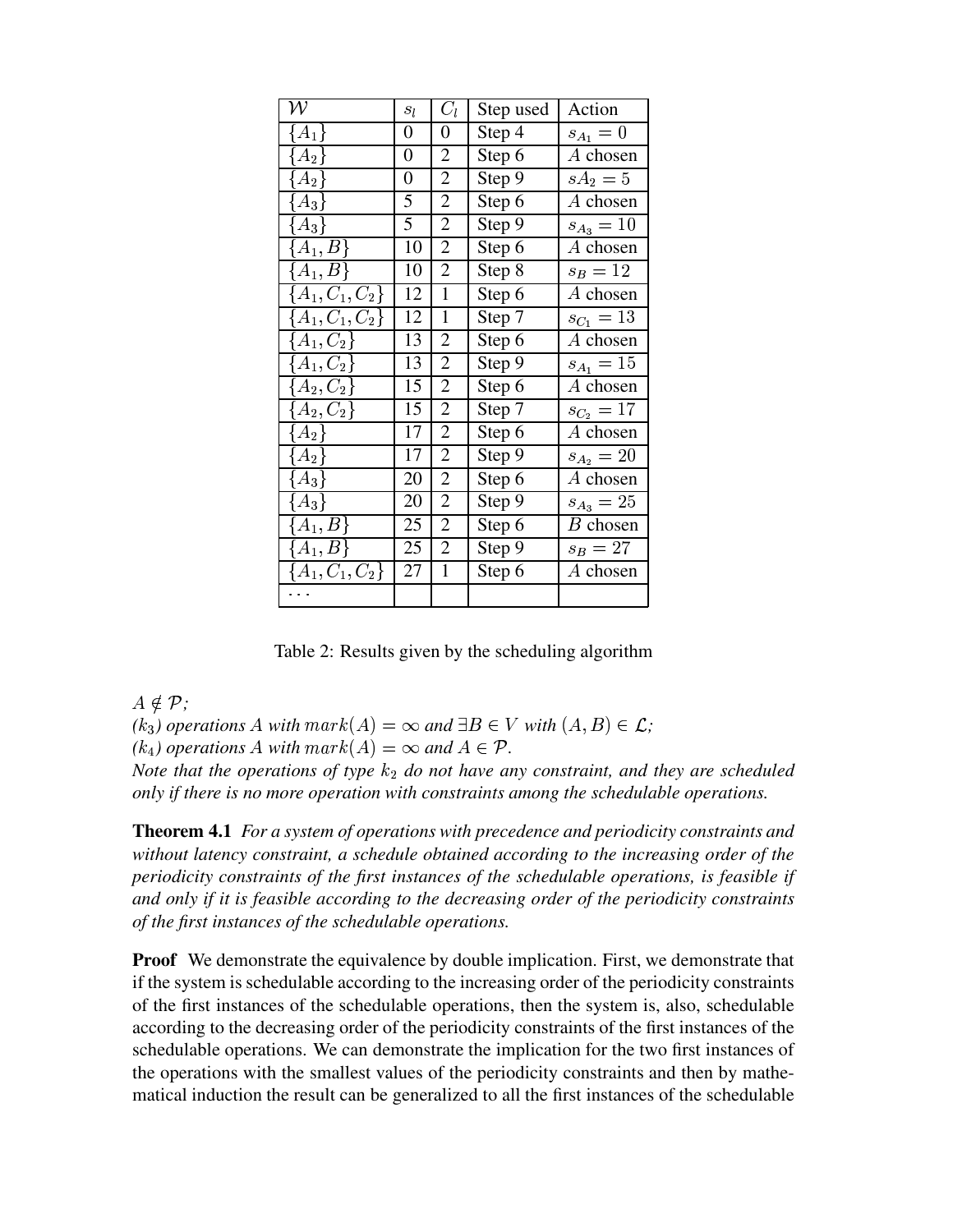operations. We denote by  $A$  and  $B$  the two operations with the smallest values of the periodicity constraints and we suppose  $T_A \leq T_B$ . We have  $s_{A_i} = s_{A_1} + iT_A$ ,  $\forall i > 1$ , and similarly,  $s_{B_i} = s_{B_1} + jT_B, \forall j > 1$ . Because the system is schedulable, we have  $s_{A_i} \neq s_{B_i} \forall j \leq i$  and  $C_A + C_B \leq T_A$ . Moreover, because it is schedulable according to the increasing order of the periodicity constraints of the first instances of the schedulable operations, we have:

$$
s_{B_1} = s_{A_1} + C_A \Rightarrow \begin{cases} s_{A_i} = s_{A_1} + iT_A \\ s_{B_j} = s_{A_1} + C_A + jT_B \end{cases}
$$

From the previous relations, we have  $C_A + jT_B \neq jT_A$  and  $C_A + jT_B > jT_A, \forall j \in \mathbb{N}$ . We demonstrate by contradiction that we obtain also a feasible schedule if we schedule the operations according to the decreasing order of the periodicity constraints of the first instances of the schedulable operations. Indeed, in this case, we have:

$$
s_{A_1} = s_{B_1} + C_B \Rightarrow \left\{ \begin{array}{l} s_{A_i} = s_{B_1} + C_B + iT_A \\ s_{B_j} = s_{B_1} + jT_B \end{array} \right.
$$

Therefore, we assume that we do not obtain a feasible schedule, i.e.  $s_{A_i} = s_{B_i}, \forall j > i$ . <sup>6</sup> *i*. We have also:

$$
\begin{aligned}\nC_B + iT_A &= jT_B \\
jT_B &> jT_A - C_A\n\end{aligned}\n\Rightarrow C_A + C_B > (j - i)T_A, \forall j > i
$$

which is in contradiction with  $C_A + C_B \leq T_A$ . The second part of the demonstration is similar to the first one. $\Box$ 

**Theorem 4.2** *The scheduling algorithm 4.2 is optimal (if there is a feasible schedule, the algorithm will find it).*

**Proof** We consider three cases:

- 1. the system has only precedence and latency constraints. Then we schedule a system that may have operations of types  $k_1$ ,  $k_2$  and  $k_3$  (Remark 4.3). At the beginning of the algorithm we have two possibilities:
	- (a) there are operations of type  $k_1$  among the schedulable operations. It means that along the algorithm only the Step 1 schedules the operations, and this, according to the increasing order of their marks. We prove the optimality of this Step 1 by contradiction. For this, we assume that the operations are scheduled according to the decreasing order of their marks, i.e. for two operations  $A$  and B if  $mark(A) < mark(B)$ , then  $s_B < s_A$ . We consider the latency constraint <sup>z</sup>  $\overline{\phantom{a}}$  $\sim$  , ......  $\sim$   $\sim$   $\sim$   $\sim$ ) with  $C \in \mathcal{D}(A)$  and L  $\mathcal{D}(A)$  and  $L(E,C) = ma$  $\hat{C}$  =  $mark(A)$  (c.f. algorithm of latency marking, Step 1, b)). Also we consider the latency constraint  $L(F, D)$  with the contract of the contract of the contract of the contract of the contract of the contract of the contract of with \_ \_ \_ \_ \_ \_ \_ \_ \_ \_ \_ &  $\mathcal{D}(B)$  and  $L(F, D) = ma$  $D) = mark(B)$ . Finally, we obtain  $s_D < s_C$  which is in contradiction with the fact that  $L(E, C) < L(A)$   $\blacksquare$  is the set of  $\blacksquare$ <sup>z</sup>  $\sim$   $\sim$  .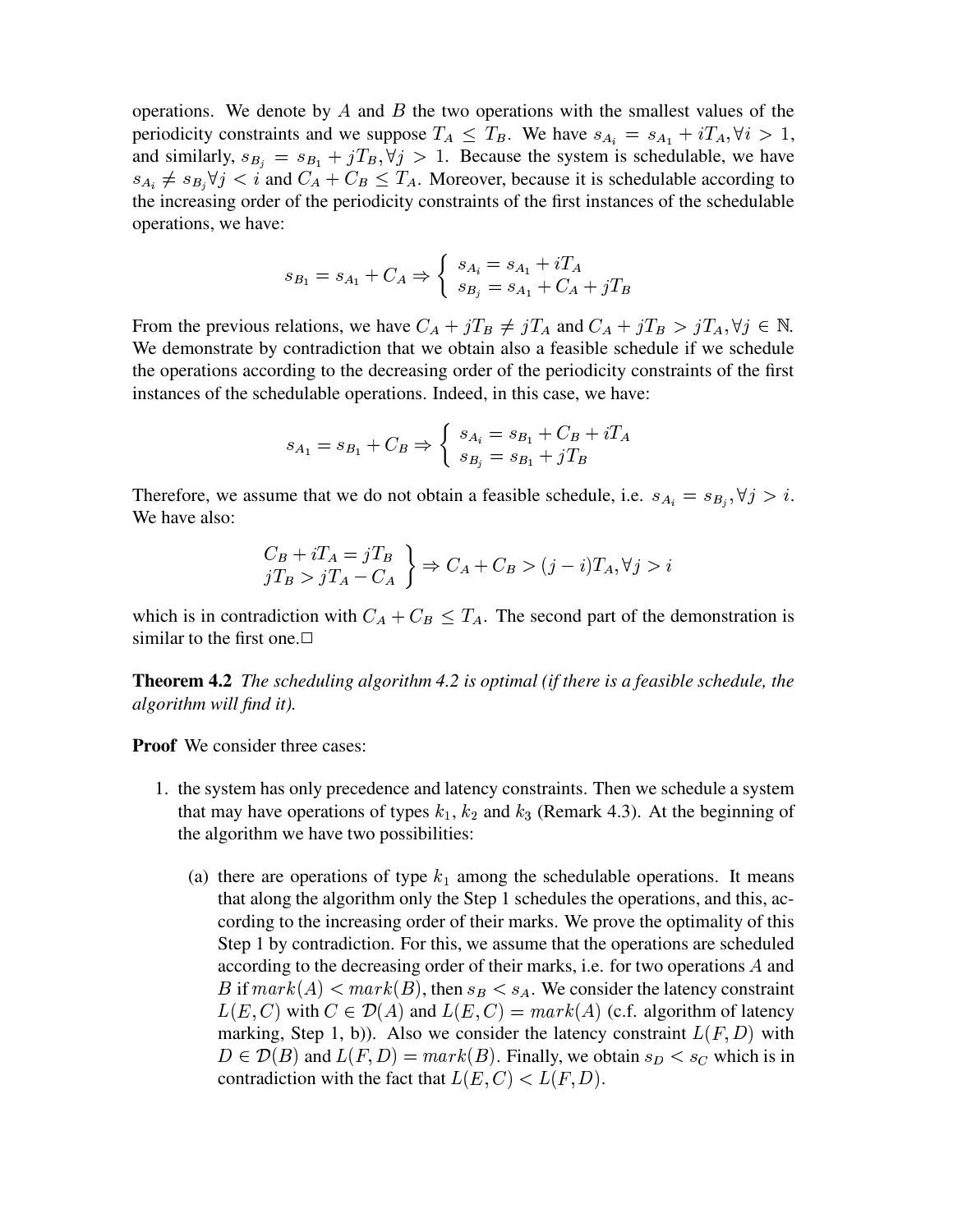- (b) there is no operation of type  $k_1$  among the schedulable operations. It means that the schedule is obtained by using the Step 2 or the Step 3, until an operation of type  $k_1$  becomes schedulable. The Steps 2 and 3 schedule an operation A of type  $k_2$  before an operation B of type  $k_3$ . When the operation B is of type  $k_3$ , then  $\exists C \in V$  such that the pair  $(B, C) \in \mathcal{L}$  and be  $b \in \mathcal{L}$  and because  $mark(A) = \infty$ , we have  $C \notin \mathcal{D}(A)$ . It me  $\mathcal{D}(A)$ . It means that there are two possibilities for the schedule, either  $s_A < s_B < s_C$ , either  $s_B < s_A < s_C$ . We observe that in both cases, the start time of operation A does not modify the value of  $s_C - s_B$ , and consequently the latency constraint. So, it does not matter what is the scheduling of the operations of type  $k_2$  and  $k_3$ . Once an operation of type  $k_3$  is scheduled, operations of type  $k_1$  become schedulable and, until the algorithm stops only the Step 1 schedules the operations. Hence we are in the case (a), and we saw previously that the choice made by Step 1 is optimal.
- 2. the system has precedence and periodicity constraints and no latency constraints. Then we schedule a system that may have only operations of type  $k_4$  (Remark 4.3). In this case because  $mark(A) = \infty, \forall A \in \mathcal{W}$ , <sup>l</sup>  $, \forall A \in \mathcal{W}$ , the schedule is found only by using the steps 4, 8 and 9. These steps schedule the schedulable operations in the increasing order of their periodicity constraints. Indeed, due to the theorem 4.1 it is equivalent to schedule the first instances of the operations, with periodicity constraints, according to the increasing or to the decreasing order of their periodicity constraints. Once the first instances of all the operations with periodicity constraints were scheduled, the scheduling algorithm only have to schedule the operations according to their periodicity constraints.
- 3. the system has the three constraints: precedence, periodicity and latency. At the beginning of the algorithm we have two possibilities:
	- (a) there are operations of type  $k_1$  among the schedulable operations. An operation with  $mark \neq \infty$  may have or not a periodicity constraint. The periodicity constraint must be satisfied, only after the first repetition of the operation is scheduled. As soon as Step 1 scheduled the first repetition of an operation with periodicity constraint, the remaining operations are scheduled only by using the Steps 8, 9 and 10. So, until the first repetition of an operation with a periodicity constraint is scheduled, only the Step 1 is used. We have two possibilities:
		- i. no first repetition of an operation with a periodicity constraint was yet scheduled. It means that we have to satisfy only latency constraint and we are in same situation as 1.(a), and we saw that the choice made by Step 1 is optimal.
		- ii. the first repetition of an operation with a periodicity constraint was scheduled, so we have a periodicity constraint to satisfy. After calculating the start time of the operation  $\ddot{A}$  such that

$$
s_{A_i} + T_A - s_l - C_l = \min_{B_i \in \mathcal{W} \cap \mathcal{P}} \text{ and } B_0 \text{ already scheduled } \{s_{B_i} + T_B - s_l - C_l\}
$$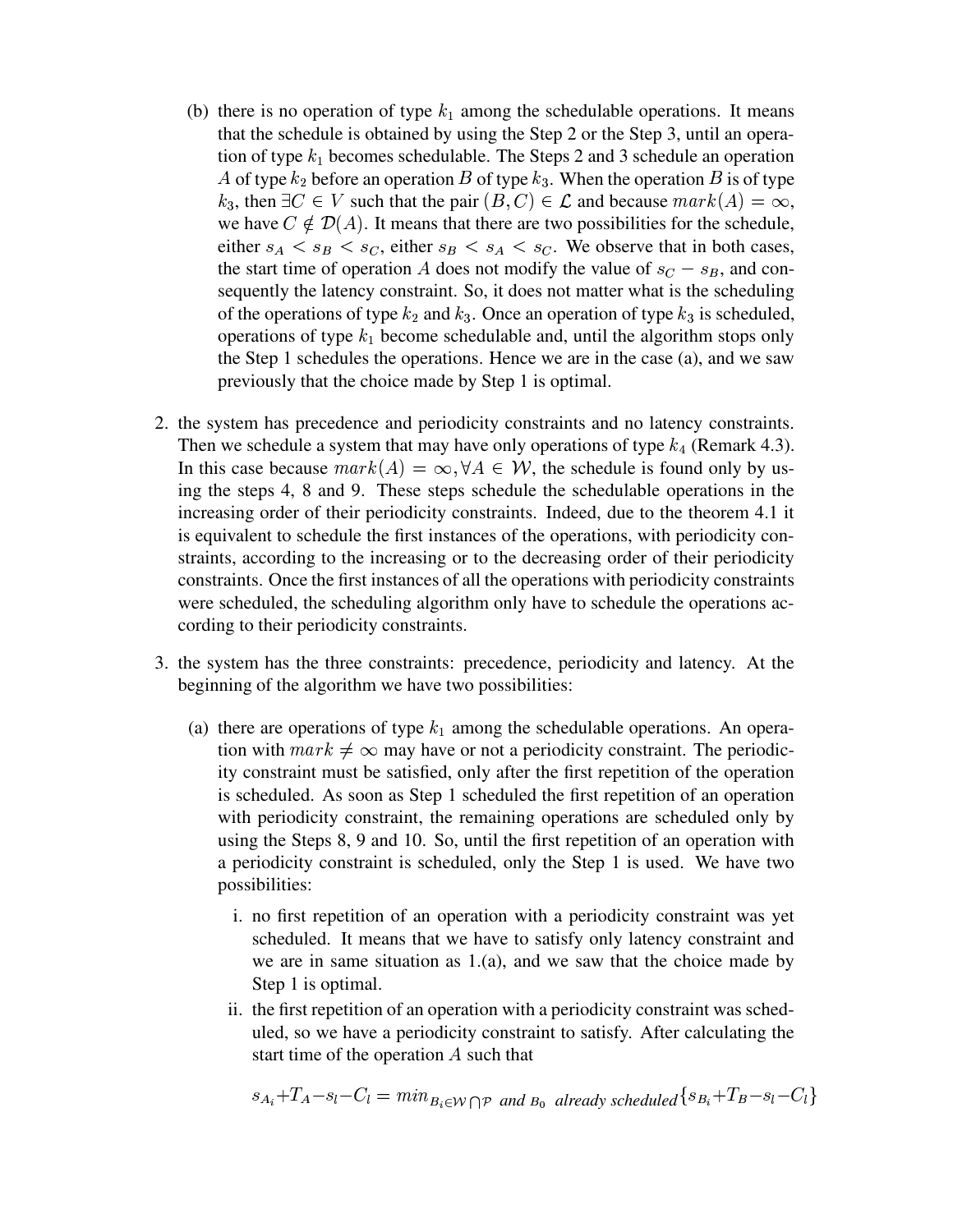(Step 7), the remaining operations are scheduled by using the Step 8, 9 and 10. The Steps 8 and 9 search for operations, among the schedulable operations, that may be scheduled before the calculated start time. Because we already chose the first periodicity constraint to be satisfied, we have only latency constraints to meet like in the case 1.(a), and we saw that this choice of the operations with the smallest  $mark$  is optimal. If there is no operation with  $mark \neq \infty$  which may be scheduled before the calculated start time, then it does not matter how the remaining operations are scheduled before the calculated start time. Finally, the Step 10 schedules the operation  $A$  at the calculated start time.

(b) there is no operation of type  $k_1$  among the schedulable operations. It means that the schedule is obtained by using the Steps 2, 3 and 4 until an operation with periodicity and/or type  $k_1$  becomes schedulable. The Step 3 is used only if there is no more operation of type  $k_2$ . As soon as the Step 3 scheduled an operation, operations of type  $k_1$  become schedulable and the Step 4 will never be used. If the Step 4 schedules an operation, then only the Steps 8, 9 and 10 will schedule the remaining operations. So, the Steps 2, 3 and 4 schedule either the operations of type  $k_2$  before scheduling operations of type  $k_3$ , either the operations of type  $k_2$  before scheduling operations of type  $k_4$ . We saw in 1. (b) that it does not matter how the operations of type  $k_2$  and  $k_3$  are scheduled. An operation of type  $k_2$  has no constraint to satisfy, and an operation of type  $k_4$  once its first repetition is scheduled, has its periodicity constraint to satisfy. Hence, for operations of type  $k_2$  and  $k_4$ , we reduce the number of operations which must be scheduled when there are periodicity constraints to be satisfied. Once the Step 3 or the Step 4 is used, we are in the case i or ii.  $\Box$ 

### **4.3 Consequence of solving our problem**

We remind that we denote by  $D_A$  the deadline of an operation A defined from the beginning of the schedule implying that  $s_A \leq D_A$ .

**Theorem 4.3** *The latency constraint*  $L(A, B)$  *of a pair* ( <sup>4</sup> *of a pair*  $(A, B) \in \mathcal{L}$  *is eq* — , <del>— , . . . .</del>  $) \in \mathcal{L}$  *is equivalent to the deadline of operation B*.

**Proof** We demonstrate the equivalence by double implication.

First, we demonstrate that a latency constraint  $L(A, B)$  of a pair ( <sup>4</sup> ) of a pair  $(A, B) \in \mathcal{L}$  may l <sup>4</sup>  $) \in \mathcal{L}$  may be expressed as the deadline of operation B, once A is scheduled. Because  $(A, B) \in \mathcal{L}$ , then <sup>4</sup> & pressed as the deadline of operation B, once A is scheduled. Because  $(A, B) \in \mathcal{L}$ , then<br>we have  $s_B \le L(A, B) + s_A - C_B$ . If we denote by  $D_B$  the expression  $L(A, B) + s_A - C_B$ , " <sup>4</sup>  $)+s_A-C_B$ . If we denote by  $D_B$  the expression  $L(A, B)+s_A-C_B$ , <sup>4</sup>  $)+s_A-C_B,$ we obtain  $s_B \leq D_B$ . Therefore, as soon as A is scheduled, the value of  $D_B$  is known.

Second, we express the deadline of an operation B as a latency constraint  $L(\cdot, B)$ . Be- $\overline{\phantom{a}}$  . Because B has a deadline  $D_B$ , then  $s_B \leq D_B$ . We denote by A the first operation which was scheduled, then  $s_A = 0$ . Because the deadline is defined from the start of the schedule, we obtain that  $s_B - s_A \leq D_B$ . Moreover, because all the operations without predecessors may be the first scheduled operation, we have  $s_B - s_C \le D_B$ ,  $\forall C \in V$  with  $Prec(C) = \emptyset$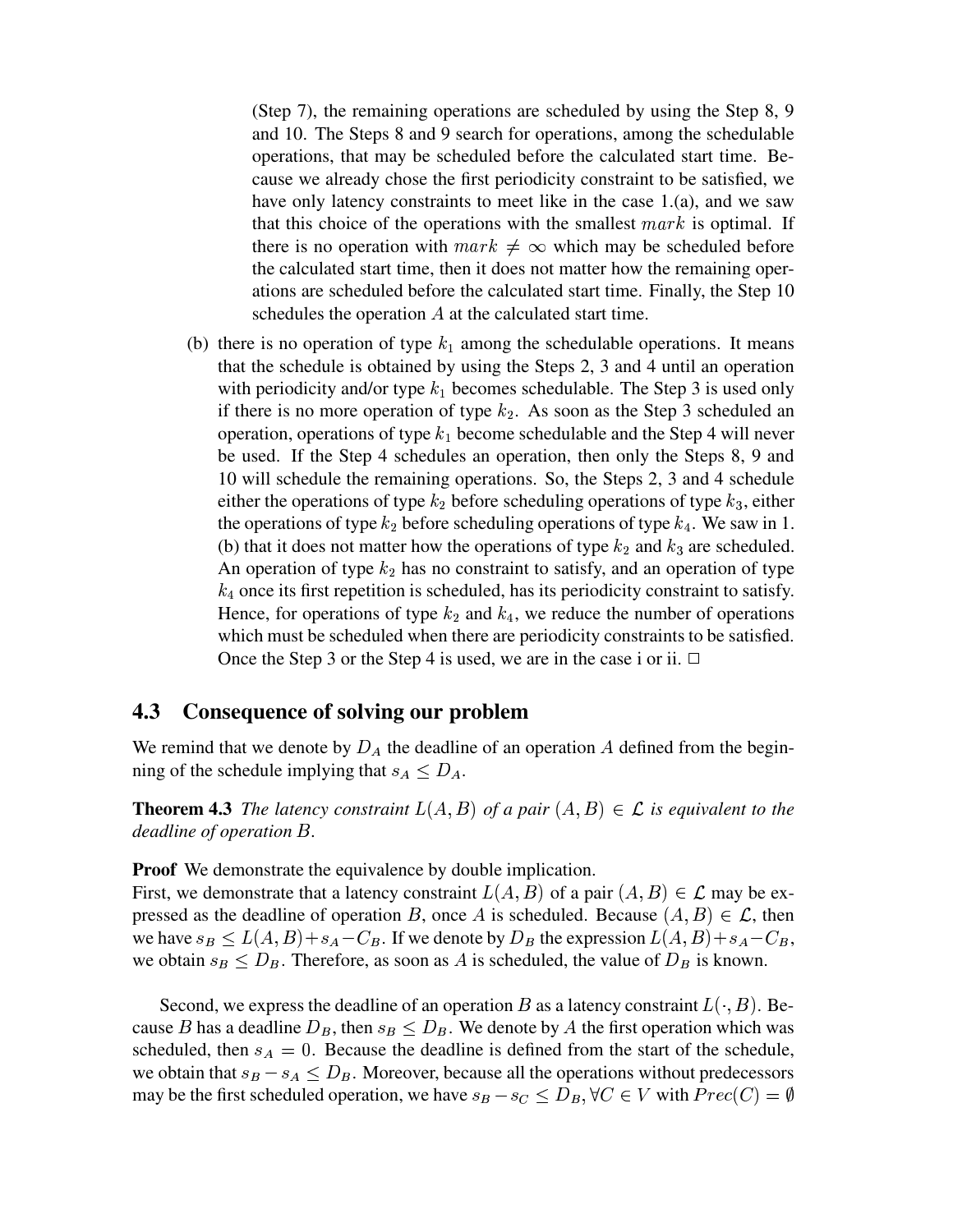and  $B \in \mathcal{D}(C)$ . So, in order to satisfy the deadline of B, we define several latency constraints  $L(C, B) = D_B$  for each C such that  $Prec(C) = \emptyset$  and  $B \in \mathcal{D}(C)$ .  $\Box$ 

Due to this theorem, we may use the same scheduling algorithm in order to solve the problem [1/ repetitive graph/ periodicity constraints and deadlines], but in this case the function mark of the operation A must be equal to the  $min_{B \in \mathcal{L}(A)} \{D_B\}$ . The following algorithm of deadline marking allows to obtain these marks:

### **Algorithm**

Initialization:  $W = \bigcup_{A \in V}$  and  $Suc(A) = \emptyset$   $Prec(A)$  is the working-set. If A has a deadline  $D_A$ , then  $mark(A) = D_A$ , otherwise  $mark(A) = \infty$ .

Step 1: For  $A \in \mathcal{W}$ ,  $mark(A) = min(maxk(A), min_{B \in Suc(A)}\{mark(B)\})$  and  $\mathcal{W} =$  $W \setminus \{A\}$ . We add to W the operations for which all the predecessors has been removed from  $W$ .

Step 2: Repeat Step 1 until  $W = \emptyset$ .

**Remark 4.4** recursively, each operation inherits the deadline of its successors. At the end of this latter algorithm, the mark of an operation may be equal to either its inherited deadline or its initial deadline. Therefore, the algorithm does not modify the marks of the operations without successors. This algorithm is, also, applied to the pattern.

#### 5 **Conclusion and further research**

The paper gives a model based on graphs in order to state clearly the problem of scheduling real-time systems with precedence, periodicity and latency constraints for one computing resource. Because usually the problem of scheduling systems with periodicity constraints and deadlines, and the problem of scheduling systems with precedence constraints and deadline, are treated separately, we define the notion of latency constraint. By proving its equivalence with the notion of deadline which is commonly used, we merge these two domains of research. We give an optimal algorithm for solving our problem, and in order to prove the optimality of this algorithm we need to demonstrate that in the case of systems without latency constraint, it is equivalent to schedule the first instances of the operations with periodicity constraints, according to the increasing or to the decreasing order of their periodicity constraints. These results have as consequence the extension of the algorithm for scheduling real-time systems with precedence, periodicity constraints and deadlines for one computing resource.

Presently we are searching for a condition establishing if a real-time system with precedence, periodicity and latency constraints, is schedulable. Moreover, when this condition is not satisfied, we plan to study if introducing preemption allows to find a feasible